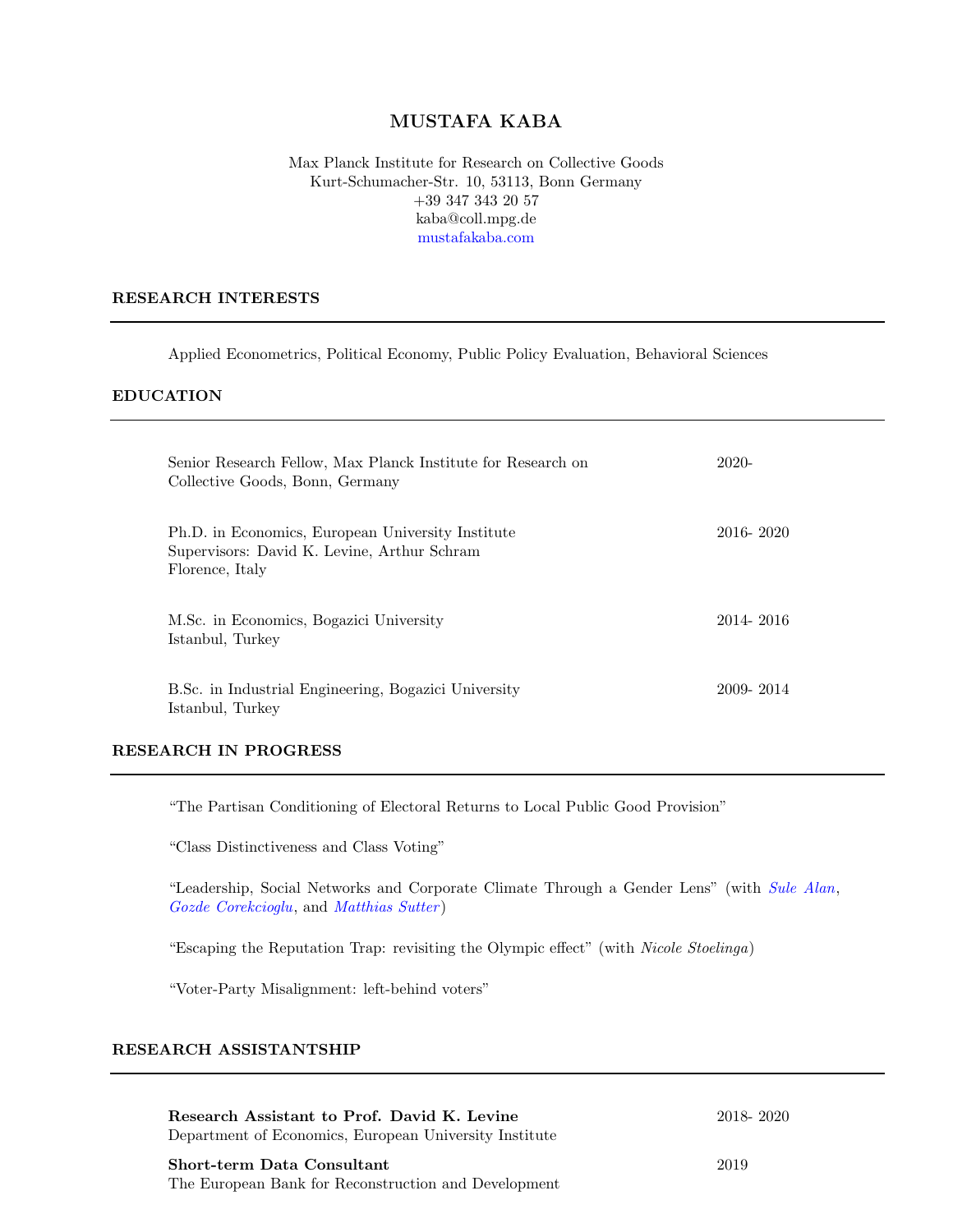| Research Assistant to Dr. Alyssa Schneebaum<br>Vienna University of Economics and Business, Austria | 2018 |  |  |  |
|-----------------------------------------------------------------------------------------------------|------|--|--|--|
| Research Assistant to Dr. Pinar Ertor<br>Bogazici University, Turkey                                | 2016 |  |  |  |
| TEACHING ASSISTANTSHIP                                                                              |      |  |  |  |
| Bogazici University, Department of Economics                                                        |      |  |  |  |
| EC 504, Graduate Macroeconomics (M.A.)                                                              | 2016 |  |  |  |
| EC 308, Advanced Macroeconomics (B.A.)                                                              | 2016 |  |  |  |

#### PROFESSIONAL ACTIVITIES

Referee for: The European Economic Review

### COMPUTER SKILLS

R, Github, Python, C, Stata, L<sup>AT</sup>EX

#### CONFERENCE PRESENTATIONS

| Swiss Political Science Association, Lucerne      | -2020 |
|---------------------------------------------------|-------|
| ASREC Europe, Lund                                | 2019  |
| PhD Workshop, Hertie School of Governance, Berlin | 2018  |
| 6th All-Istanbul Economics Workshop               | -2016 |

#### FELLOWSHIP&AWARDS

|  | Ph.D. Scholarship, European University Institute |  |
|--|--------------------------------------------------|--|
|  |                                                  |  |

2016- 2020

#### PERSONAL

Birth date: 22.11.1990 Citizenship: Turkish Languages: Turkish, English, Italian (beginner)